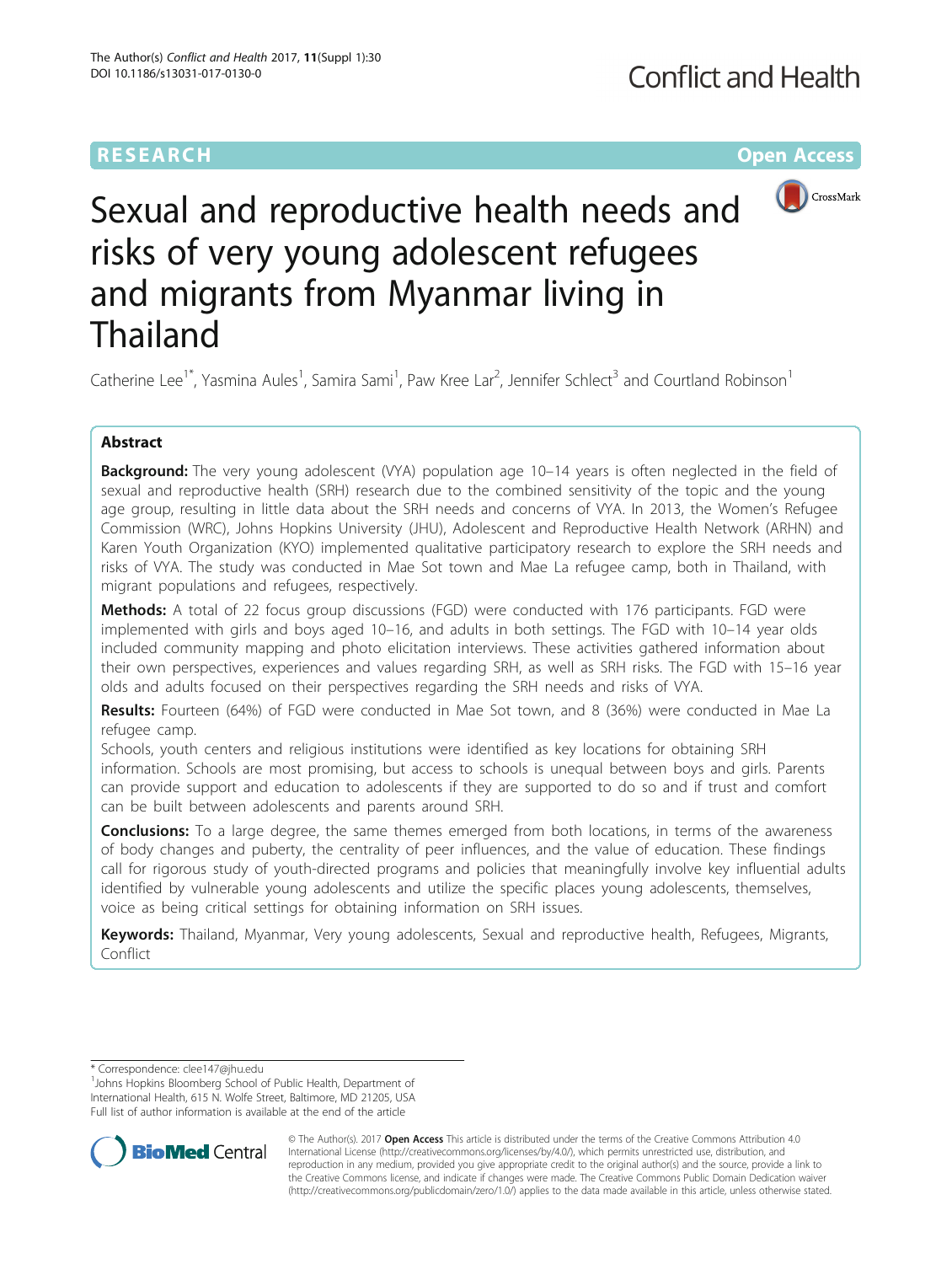## Background

A significant gap exists in information and data regarding the experiences, perspectives and needs of very young adolescents (VYA) age 10–14 years globally and specifically following conflict. Furthermore, the sexual and reproductive health (SRH) needs and health-seeking behavior of adolescents are yet to be understood [\[1](#page-9-0), [2\]](#page-9-0). The VYA population has often been neglected in the field of SRH research due to the combined sensitivity of the topic and the young age group, resulting in little data about the specific needs and concerns of VYA regarding sexuality and fertility [\[3](#page-9-0), [4\]](#page-9-0). Although research on the SRH of VYA is gaining increased attention globally [\[5](#page-9-0)], data are still lacking regarding the needs of refugee and migrant VYA in humanitarian settings, who are at particularly high risk of adverse SRH outcomes [[6\]](#page-9-0).

In response to this gap in research, the Women's Refugee Commission (WRC) and the Johns Hopkins Bloomberg School of Public Health (JHU), funded by the U.S. Centers for Disease Control and Prevention (CDC), and in partnership with Adolescent Reproductive Health Network (ARHN) and Karen Youth Organization (KYO) in Thailand, explored SRH needs and risks of VYA residing in Mae La refugee camp and migrant communities in Tak province, Thailand.

This paper focuses on describing the sexual and reproductive health needs and risks of VYA. Specific research objectives for this study included understanding the perceived SRH risks and needs of VYA, the effects of displacement on the transition from young adolescence into later adolescence and adulthood, as well as available resources and assistance for VYA in terms of community, school, family, and services.

The study sites were both in Tak Province, Thailand. Tak province is located on Thailand's northwestern border with Myanmar; as a major transit and destination point for migrant workers, Tak is home to over 120,000 migrants, most of whom are undocumented persons living in and around Mae Sot District, a major crossingpoint from Myanmar [[7\]](#page-9-0). Migrant workers from Myanmar in Thailand experience various forms of exploitation, including lack of legal protections, and verbal, physical, and sexual abuse by employers and authorities [\[8](#page-9-0), [9\]](#page-9-0). Children of migrant workers may live with their families or may be living in boarding houses or shelters, separated from family members by circumstances of displacement or due to parents/adult family members working in other locations in Thailand. In addition to the migrant population, as of December 2015, an estimated 106,321 people who fled Myanmar, some more than two decades ago, were living in camps on the Thailand-Myanmar border, including 38,288 in the largest camp, Mae La, to the north of Mae Sot [[10](#page-9-0)].

A study conducted in 2012 assessed reproductive health on the Thailand-Myanmar border and included information on access to SRH services in both the migrant and refugee communities, as well as in internally displaced communities inside Myanmar [[11\]](#page-9-0). Most relevant to adolescent SRH were the findings that, in migrant and camp settings, common barriers to accessing SRH services such as family planning counseling, supplies, and procedures included biases based on age, marital status, and security threats. In this report, organizations providing services also reported that even when services are available to unmarried persons and adolescents, the majority of their clients are married – which reflects a common perception that unmarried or young people do not need family planning supplies or counseling, or other SRH information and services. Despite some availability of adolescent reproductive health trainings and workshops, as well as a limited number of drop in centers, the report recommended increased efforts to address adolescent reproductive health needs including increasing availability of family planning services and counseling and strengthening capacity to provide services to adolescents and coordinate efforts between organizations. However, this report did not look specifically at the sexual and reproductive health risks and needs of VYA, leaving a continued gap in our understanding of the situation for this specific age population. Our study aimed to understand the SRH needs and risks of VYA in both of the humanitarian settings – migrant and camp – from the perspective of VYA, adolescents, and adults. A secondary aim was to compare the similarities and differences between responses regarding migrant and camp VYA populations' SRH needs and risks.

## Methods

## Design and setting

In September and October of 2013, focus group discussions (FGD) and participatory methods were employed to better understand the lived realities of VYA related to the SRH-related topics of gender roles, safety, risks, community norms and expectations. The specific participatory research methods used were photo elicitation interviews and community mapping. Photo elicitation involved showing respondents several photographs staged to depict locally relevant scenarios. These were then used to elicit discussion. Community mapping involved facilitating the drawing of a physical map to identify specific places and then discuss and explore VYA interactions with these places. The framework guiding the study's data collection and analysis was adapted from the Global Early Adolescence Study [\[12, 13\]](#page-9-0). Key domains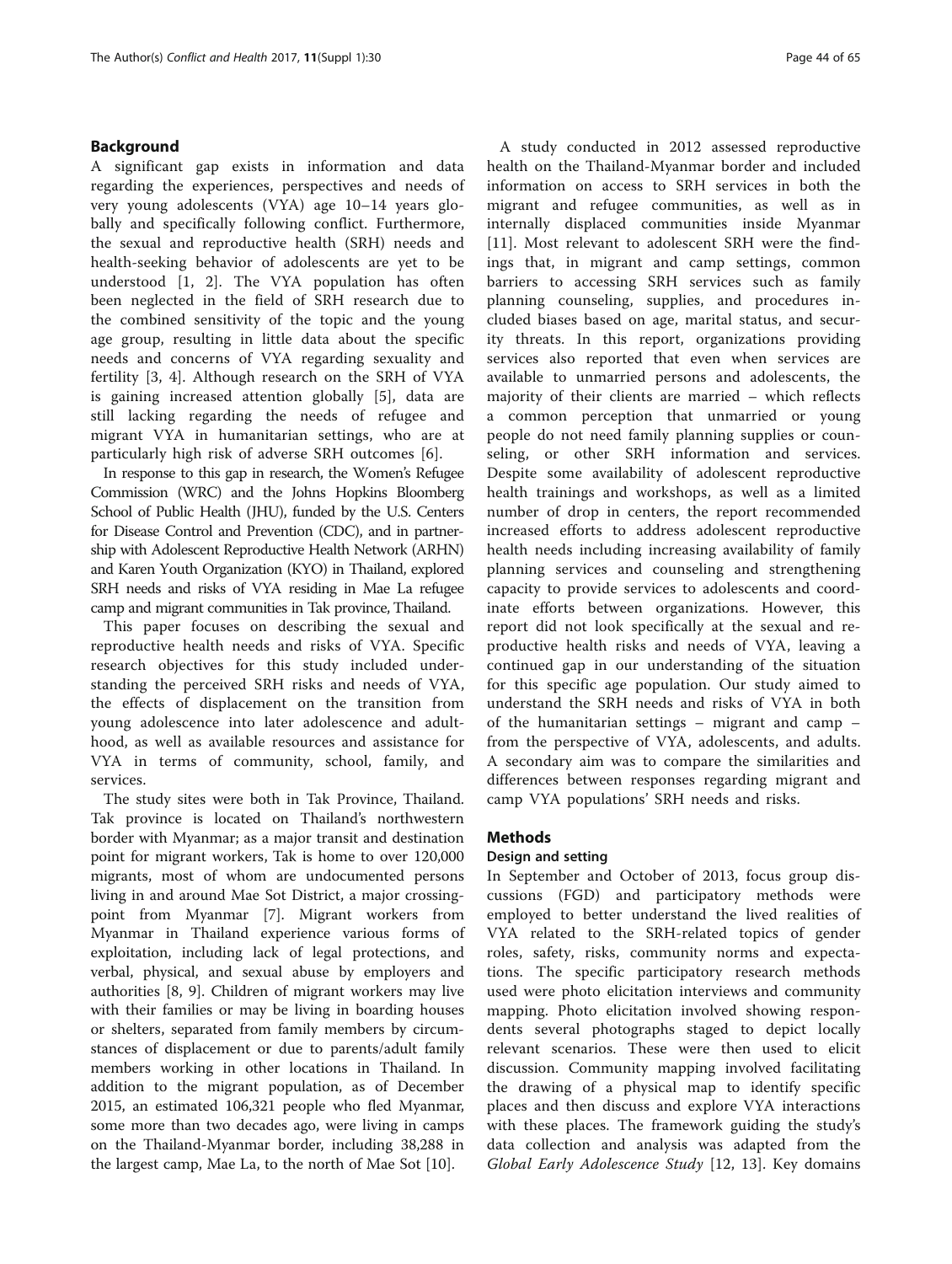of inquiry included: macro-level factors, community, schools, peers, family, and individual.

FGD sessions conducted with 10–12 and 13–14 year olds included community mapping and photo elicitation interviews to obtain information about their own perspectives, experiences and values as related to sexual and reproductive health, as well as risks related to SRH. FGD were also implemented with 15–16 year olds to gather their impression of SRH risks and needs during the time period from 10 to 14 years. Adolescents 15–16 years of age were included to increase information about SRH-related experiences from the time period of 10–14 years from adolescents who recently passed through this phase and could reflect back on SRH needs and risks. Finally, FGD were conducted with adults to consider the community perspectives on the SRH needs and risks of VYA. Adults included in this study were primarily parents, but teachers, health workers and camp committee members also participated.

#### Participant recruitment

Two sites were included to increase the ability to compare and contrast data from individuals with similar background living in separate, but closely related and geographically nearby, settings. The migrant community around Mae Sot, Thailand and Mae La Refugee camp just north from Mae Sot and along the border with Myanmar were included. In both sites, purposive sampling was used to select participants. Potential participants were identified and recommended by local contacts from ARHN in Mae Sot and KYO in Mae La as individuals who would likely be interested in the study and could contribute unique and rich information of value to the study.

In Mae Sot, ARHN selected in-school adolescents and adults from the areas where their organization provides services, as well as from migrant schools, boarding houses, and less accessible communities out of ARHN program areas. ARHN worked with a local boarding house coordinator and contacts in the community to recruit participants from the areas outside ARHN program areas. Through these efforts, in-school and out-of-school adolescents were both included. Adults in Mae Sot were also recruited by ARHN through their existing networks. Inclusion criteria included being a migrant from Myanmar or displaced child or adult living outside of refugee camps in either Mae Sot District or Phop Phra District.

In Mae La camp, KYO conducted recruitment and selected adolescents from three different schools. Schools were selected based on geographic coverage in the camp, as well as agreement from school leaders to participate in the research. Due to security

concerns of having interviewers work outside of the schools, out-of-school adolescents could not be recruited from the general camp population. KYO also recruited adults who interacted with or were responsible for 10–14 years old adolescents. Inclusion criteria included being a displaced child living in Mae La refugee camp, or an adult living in Mae La refugee camp with knowledge about the experiences of adolescents in the camp.

Local partner organization staff first approached schools and adults such as boarding house leaders to explain the project and obtain agreement to continue the research. Prior to data collection, verbal informed consent was obtained from all adults and parents or guardians of adolescents, as well as verbal assent from all adolescents. All individuals approached consented to be included in the study.

#### Data collection

Four data collectors, two from ARHN and two from KYO, received a four-day training on qualitative research in Mae Sot. The data collectors were all female and ranged in age from 22 to 31 years. The training contained topics such as study background, research ethics, participant consent, facilitation skills, and note taking. Data collectors also role-played the mapping exercise and pilot tested the pictures. A follow-up training was provided a week after the first training to review procedures, as well as distribute all final data collection tools and supplies. Translators who worked independently from the two local partner organizations translated the tools into Myanmar and Karen languages.

In Mae Sot, data collection was done in Myanmar language and took place in the ARHN youth center. In Mae La camp, data collection was conducted using Karen language and took place in private, youth friendly spaces inside the camp. In both locations, the research team and local contacts felt that the ARHN Youth Center and youth friendly spaces inside the camp were suitable for data collection. In Mae Sot, transportation was arranged with the school for participating adolescents and, for those out of school, the research team arranged transportation to and from the FGD. Adults made their own arrangements for transportation to the youth center. In the camp, the youth friendly spaces were within walking distance of the schools included in the study and were familiar and acceptable to the participants. Data collectors worked in pairs, with one working as the facilitator and the other as the note taker. In both sites, all sessions were audio recorded.

For all data collection activities, the main themes focused on understanding significant influences on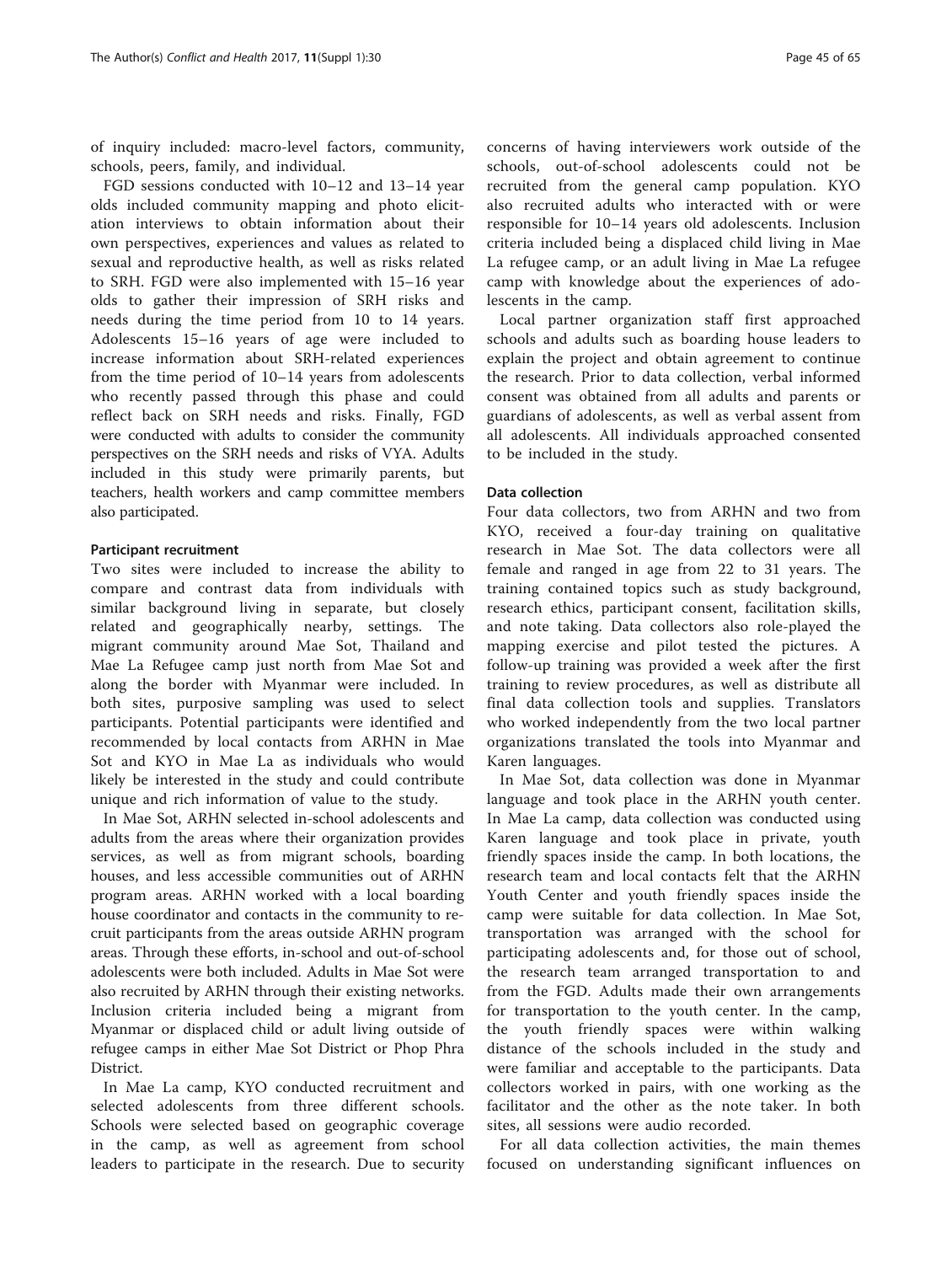the behaviors and views of adolescents, how adolescents learn about the roles of men and women, what the expectations of adults are for boys and girls while comparing and contrasting similarities and differences, as well as exploring how 10–14 year olds feel about safe spaces, the health of their community for adolescents, factors that influence the SRH of adolescents, access to health services and barriers to health services.

First, the 10–14 year old adolescents undertook community mapping. They were given a flip chart paper and asked to draw a map of their community that showed important places for their age group. Then, facilitators handed out colored markers and asked participants to identify and circle the following: homes; places of learning; places of worship; places where youth socialized; and health centers and hospitals. Participants were then led through a guided discussion to talk about youth socialization, issues of safety in their communities, and access to support and information. After a break, participants were shown a series of photographs used as a starting point to have discussions about different topics. There was a total of 12 pictures which described several situations (a young girl walking alone, a young boy walking alone, a group of boys and girls walking together, a girl at the school, a boy at the school, a young girl holding a baby, a pregnant girl wearing a school uniform, hands holding, a man grabbing a woman's arm, a dirty home, a family inside a house and a woman with a baby at the clinic). Facilitators asked what adolescents saw in the photographs and participants discussed issues such as the importance of education, relationships, body changes, differences between boys and girls in daily activities, domestic violence and also security concerns. On average, each group activity took approximately two hours.

Participatory activities with 15–16 year old adolescents followed a structure similar to the one described above. The main difference was that older adolescents were not asked to draw a map, but, rather, were shown community maps drawn by their younger peers and then encouraged to observe and discuss what they saw in the maps and reflect back on when they were 10–14 years old. Following this, participants were shown the same series of photographs described above and guided in the same discussion. Each group activity took roughly one and a half hours.

Additionally, four FGDs were conducted with adults, two per site, who were engaged to discuss and share their perspectives about the roles and relationships of young adolescents in their community. Each adult FGD took approximately 1 h.

## Analysis

An initial local language analysis [\[14, 15](#page-9-0)] was conducted in Mae Sot immediately following data collection. Data from both sites were combined and analyzed together by an analysis team comprised of the four data collectors, the Project Coordinator and the Assistant Project Coordinator from JHU and one translator. All data were analyzed using a process of grouping findings under common themes. Each pair of data collectors used their own local language transcripts and read through the answers to each question, identifying relevant information and key words, as well as noting important quotes. In rotation, data collectors shared information from their transcripts with the rest of the team to combine and expand on themes as they emerged. JHU facilitated the discussion with support from the translator and recorded notes. Analysis was conducted in Myanmar language with oral translation to English for note taking. Following this process, all audio files were sent for transcription and translation into English.

In-depth analysis of the English transcripts was later conducted in a two-step process using NVivo (QSR International, Version 11.1.1). In the first step, the coder conducted open coding based on a read of all transcripts. This coding was done with a line-by-line inductive coding of adolescent and adult focus groups to determine broad themes independent of the early adolescence framework described above. After the open coding, the coder and a member of the research team (Lee) developed a final codebook based on the preliminary code list developed during the open coding and further categorized the broad themes into five domains based on the framework from the Global Early Adolescence Study [[12](#page-9-0), [13](#page-9-0)]. These domains were: (1) *community*, such as references to community assets including sexual and reproductive health services, safety and physical environment, collective socialization, or cultural beliefs and attitudes; (2) school relating to any mention of access to health education or school health programs; (3) peers relating to youth's descriptions of romantic relationships or behaviors and expectations; (4) *family* relating to parental involvement, family composition or support; and (5) individual relating to decision-making, sexual identify, health literacy or physical and mental development. In the second step, we conducted focused coding by applying the final code list to code all transcripts. Coded transcripts were then queried for findings relating to early adolescence for each of the domains, and analytical memos were created at that time.

## Results

#### Participant characteristics

A total of 22 focus groups were conducted with 176 participants enrolled in the study. More than half  $(n = 14, 64%)$  of focus groups were conducted in Mae Sot town, and 36% ( $n = 8$ ) were conducted in Mae La refugee camp (Table [1\)](#page-4-0). There was equal participation by boys ( $n = 48$ ,  $n = 72$ ) and girls ( $n = 48$ ,  $n = 72$ ) in Mae Sot and Mae La, respectively. In Mae La,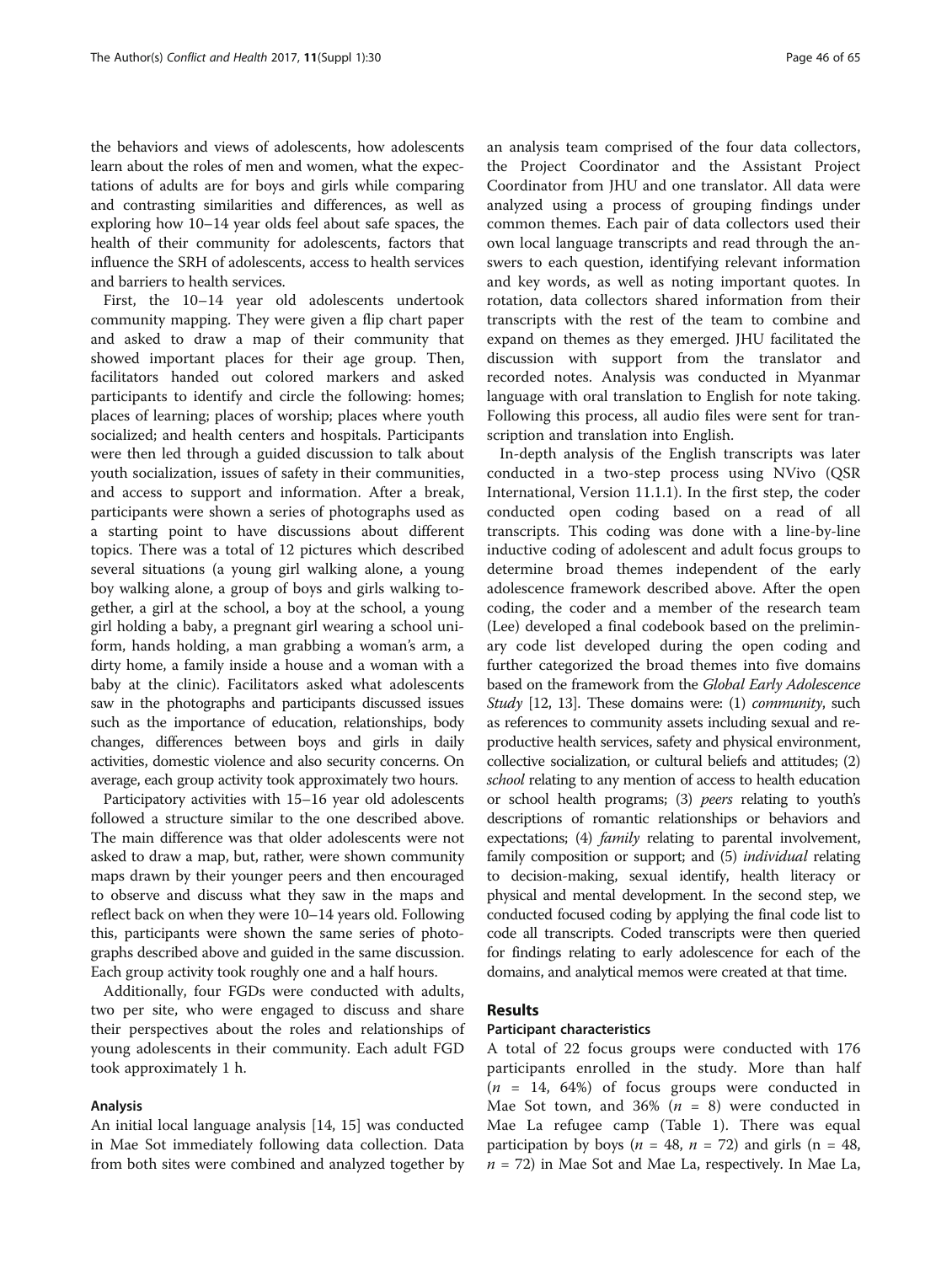<span id="page-4-0"></span>Table 1 Focus Group Discussion Characteristics

| Characteristics        | Female Only   | Male Only      | Mixed Gender   |  |
|------------------------|---------------|----------------|----------------|--|
| Number of participants | 48            | 48             | 80             |  |
| Number of focus groups | 6             | 6              | 10             |  |
| Age Group              |               |                |                |  |
| 10-12 years old        | $\mathcal{P}$ | 2              | $\mathcal{P}$  |  |
| 13-14 years old        | 2             | $\mathfrak{D}$ | $\mathfrak{D}$ |  |
| 15-16 years old        | 2             | $\mathcal{P}$  | $\mathcal{P}$  |  |
| Adults                 | 0             | 0              | 4              |  |
| Location               |               |                |                |  |
| Mae Sot                | 6             | 6              | $\mathcal{P}$  |  |
| Mae La                 | 0             | 0              | 8              |  |

the groups consisted of mixed groups of boys and girls, whereas in Mae Sot the groups were divided between boys and girls. The ages of participants ranged from 10 to 16 years of age among adolescents, and 18 years and older among adults.

#### Emergent themes

Table 2 lists the emergent themes for each of the five early adolescence domains described by adolescents and adults regarding the sexual and reproductive health needs and risks of very young adolescents. The specific themes per early adolescence domain are described below. The emergent themes and concepts align with the domains from the early adolescence framework explained above that served as the overarching framework for the study.

#### **Community**

#### Community assets related to SRH

Places of worship were noted within all FGDs of this age group, as an enjoyable place to spend time with their peers, receive religious teachings and seek guidance on moral and personal issues. Other neighborhood resources identified by these groups included the police office, health facility, schools and several governmental and non-governmental organizations. Both male and female groups described their parents, elders and community leaders as individuals they would approach for advice about difficult questions including violence and transition from childhood to adolescence. 15–16 year olds agreed with this impression.

## Community-level cultural beliefs and attitudes regarding premarital sexual relationships

On several occasions, adults stated that the attitudes and behaviors of current adolescents in their communities contrast greatly from their attitudes when they, themselves, were young. Adult participants explained that adolescents aged 13 to 17 are pursuing sexual

| Early<br>Adolescence<br>Domain | Emergent<br>Theme             | Early Adolescence Concept                                                                                                                     |  |
|--------------------------------|-------------------------------|-----------------------------------------------------------------------------------------------------------------------------------------------|--|
| Community                      | Neighborhood<br>resources     | Community assets where VYA seek<br>services such as food, livelihood, and                                                                     |  |
|                                | Community<br>health           | gender-based violence                                                                                                                         |  |
|                                | Community<br>expectations     | Cultural beliefs and attitudes of what is<br>expected or appropriate for different<br>age groups                                              |  |
|                                | Community<br>norms            |                                                                                                                                               |  |
|                                | Gender roles                  |                                                                                                                                               |  |
|                                | Socialization                 | Collective socialization of how<br>adolescents learn to think or behave in<br>certain ways dictated by societal<br>beliefs, values, attitudes |  |
|                                | Safety and<br>security        | Safety and physical environment of risks<br>(perceived, feared, experienced) from<br>harm or violence for VYA                                 |  |
| School                         | Education                     | Opportunities and expectations to<br>achieve formal education                                                                                 |  |
|                                | Learning                      | Connections with community programs,<br>religious teachings and mentors on<br>SRH                                                             |  |
| Peers                          | Peer support                  | Behaviors and expectations related to<br>peer support                                                                                         |  |
|                                |                               | Norms and values for peer intimate and<br>non-intimate relationships                                                                          |  |
| Family                         | Household<br>dynamics         | Gender norms and values of members<br>within a household                                                                                      |  |
|                                | Household<br>duties           | Expectations and support for household<br>roles and decision making of VYA                                                                    |  |
|                                | Parental<br>involvement       |                                                                                                                                               |  |
| Individual                     | VYA attitudes<br>and norms    | Aspirations and expectations of VYA in<br>their context                                                                                       |  |
|                                | Individual<br>aspirations     |                                                                                                                                               |  |
|                                | VYA needs                     |                                                                                                                                               |  |
|                                | Body<br>awareness             | Puberty and cognitive maturation of<br>VYA from childhood to adolescence                                                                      |  |
|                                | Physical and<br>mental health |                                                                                                                                               |  |

relations and perceive the characters of adolescents as being 'damaged' following displacement from Myanmar. Although adult participants do not agree with the change in cultural norms related to sexual relations, VYA in the community were described as having sexual intercourse before marriage and using abortion to end pregnancy.

Lack of acceptance for sexual relations among adolescents under the age of 18 was shared among adults in Mae Sot and Mae La in addition to lack of acceptance for sexual relations for unmarried couples of any

Table 2 Focus Group Emergent Themes for Early Adolescence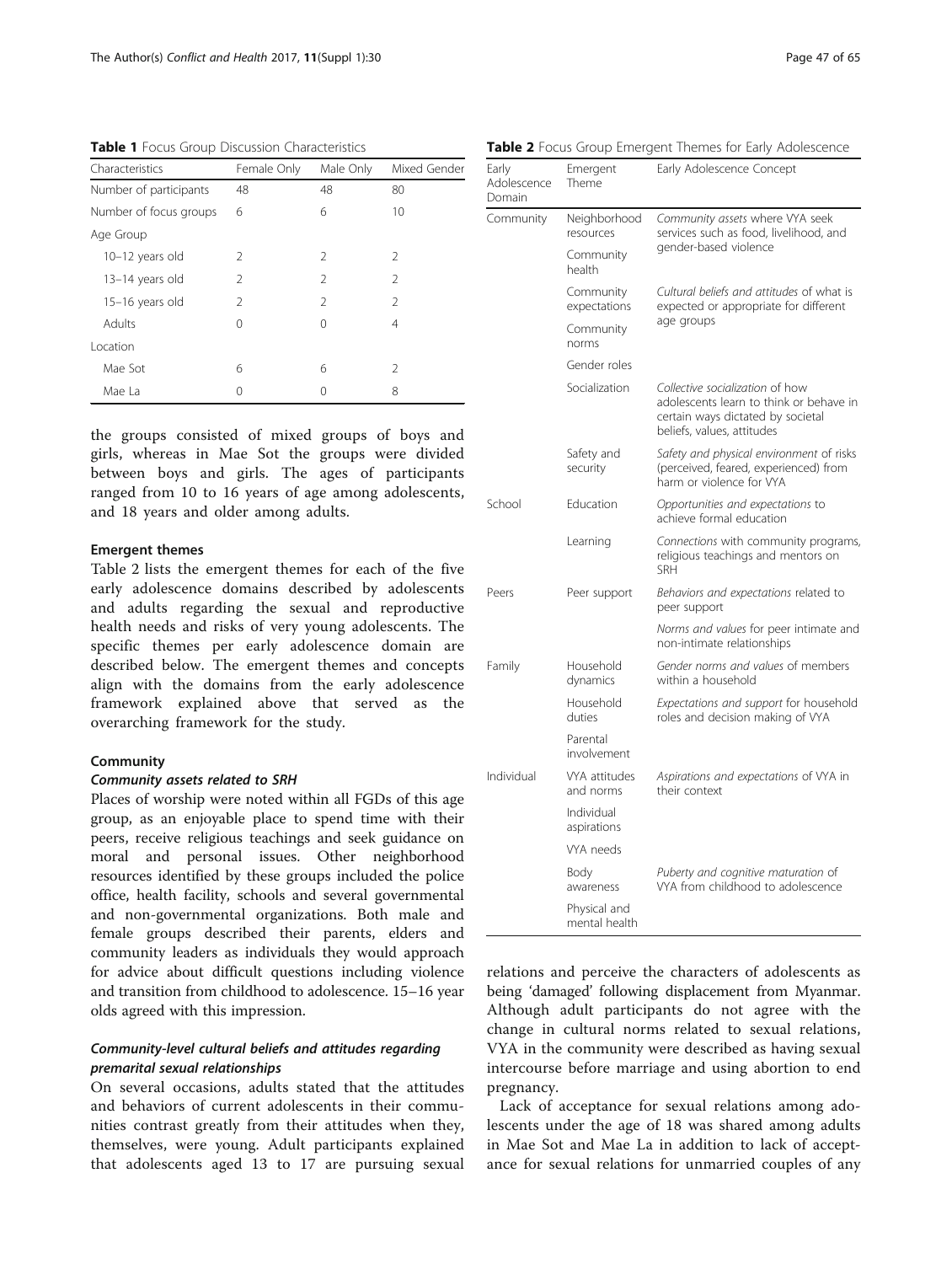age. In addition, several adults felt that adolescents under the age of 15 should not be educated about sexual health until they are older. Adults also remarked that adolescents under the age of 18 of both sexes are allowed to spend time together but not live together because it puts them at risk for pregnancy. Adolescents aged 15 to 16 described that in the community they often see couples younger than themselves, holding hands and displaying affection to each other in public, whereas younger adolescents felt that romantic relationships begin at the age of 14.

## Collective socialization

Media such as television, movies and Internet were seen as important contributors towards the attitudes and behaviors of children and young adolescents. According to adults, adolescents observe negative behaviors in movies and model those in their romantic relationships with peers. In contrast, VYA attributed their beliefs and behaviors primarily to their parents, teachers and family members. Older adolescents (aged 15–16) credited socialization during early adolescents equally to media and parents.

"We are influenced by parents, brother, sister and friends."—Mae Sot, Girls, Aged 10 – 12

"Parents and teachers are the ones who mainly influence children."—Mae Sot, Boys, Aged 10 – 12

Adults acknowledge their position as an important role model for influencing the adolescents' transition from childhood to adulthood. Similarly, they agreed that young adolescents often mimic the actions of their parents so parents do have the ability to guide adolescents to make positive life decisions.

"The children start to change at the age of 8-9 years old. They will watch what you are doing and saying, and they will copy it after that. Parents should teach them well and show them the right way during this age."—Mae La, Adults

#### Safety and physical environment

Children 10–14 in both communities reported spending the majority of their time outside of the house. Morning to afternoon hours are spent in the school and afterschool hours are spent at places of worship or play. When asked about areas that are unsafe, adolescents 10–14, as well as those 15–16 felt that the greatest risks during early adolescents was for being trafficked or raped when walking alone in the community. A clear finding shared by adolescent boys and girls of all ages was that adolescents, particularly

girls, are at great risk of being trafficked if they walk in the community alone.

"Girls will be abused and raped. Therefore, it is more dangerous for girls than boys. It is also dangerous if girls walk away from the main road because people who take children live in that area."—Mae Sot, Girls, Aged 13 – 14

Additionally, there were several discussions among male adolescents that they feel unsafe due to threats of arrests from immigration officers and police. Female and male 13–14 year olds attributed the fear of being arrested to the lack of legal documentation among displaced children and their families.

"It is not safe even at home because immigration police come to our homes."—Mae Sot, Boys, Aged 13 – 14

#### School

## Opportunities and expectations

Access to formal education was not seen as universal for 10–14 year olds in either community. Young girls, in particular, were seen as facing the greatest challenges to attending school. Often families require the eldest girl child to stay at home during the day to care for the youngest siblings, conduct household chores, or to work. Also, some adolescents were unable to attend school because of distance, uniform costs or school fees. Lastly, the need to obtain an education was commonly discussed as an important factor in determining the quality of their future. Even at a young age, girls aged 10 to 12 voice a desire to be educated and finish schooling.

"We want to finish schooling and get a complete education."—Mae Sot, Girls, Aged 10 – 12

"If children do not go to school, then there will be consequences for their future. If you do not have any education, then you have to do labor intensive work and will be treated badly by the work owner and rich men."— Mae Sot, Boys, Aged 13 - 14

## **Connections**

Places of formal and informal education provided very young adolescents with additional resources when seeking health information. Often times, very young adolescents referred to schools, library and youth centers as sources of information about health. Additionally, the health clinic was often a venue sought by very young adolescents for learning about SRH issues. Adolescents aged 13–16 described the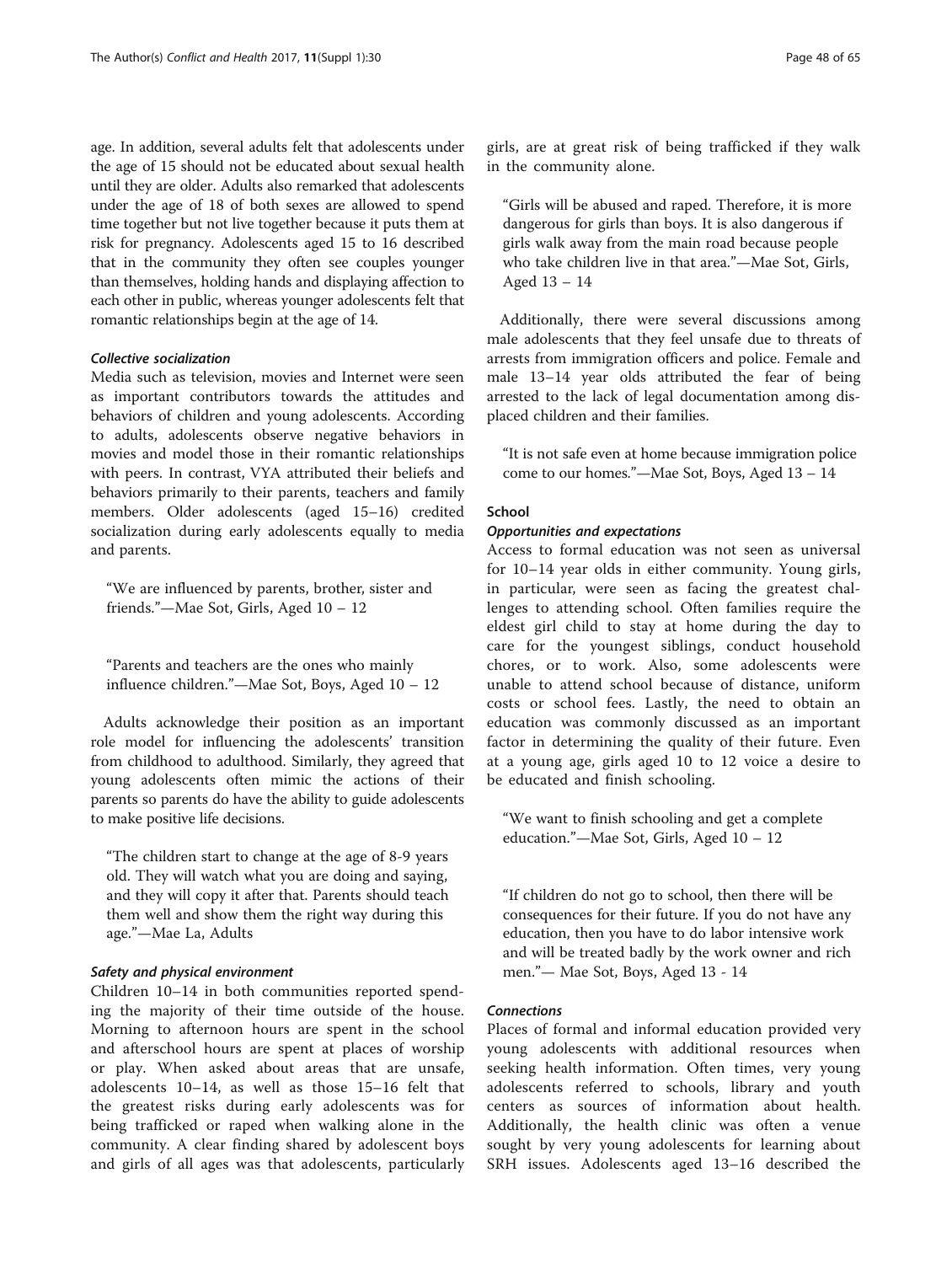clinic as a place to gain knowledge on the transition from childhood to adolescence including the topic of pregnancy prevention.

## Peers

## Behaviors and expectations

Adults and older adolescents noted childhood as a period when young adolescents spend most of their time making friendships and spending time with their peers either at school or in recreational spaces. Moreover, both of the older age groups felt that peers are the most influential for the behaviors of VYA. This perception was consistent with other views held by the older age groups that peers should be educated about positive norms by their own peers.

"The children love to have friends and when they are playing with their friends they even forget about their parents. The youth have to teach themselves. The people who give the training should also be the youth. Youth who are good and become leaders will also be the same generation as them and should persuade them."—Mae La, Adults

While one group of girls aged 10 to 12 in Mae Sot mentioned there is no safe place designated for adolescents in the community to play, other groups in Mae Sot and Mae La described meeting peers at youth centers and sporting fields.

## Peer norms and values for peer intimate and non-intimate relationships

All adolescent age groups discussed the effect of pregnancy on their relationships with peers. Without probing, adolescents shared on multiple occasions that young girls would be stigmatized or ignored by their peers if they become pregnant at a young age.

"A girl who is about to deliver will receive good care from her family and friends. But her friends will stop friendship with her."—Mae Sot, Boys, Aged 10 – 12

## Family

#### Family-level gender norms and values

The differences in the roles of girls and boys, and mothers and fathers were clearly noted by all age groups. In both communities, girls have different caretaking responsibilities for younger siblings in comparison to boys. The female child is also expected to support the mother in household chores that include cleaning whereas the boys are expected to carry heavy items such as water. Similarly among parents, the father is acknowledged as having the most power in the household and holds the responsibility of ensuring family needs are met. In contrast, the role of the mother is to care for their children and house.

"The father is the head of the family and has the most power in the family. He will take care of the whole family."—Mae Sot, Girls, Aged 10 – 12

"In our community, it is the girl's responsibility. She should know automatically to do the household things and provide for the family. Carrying small water tank, throwing away the garbage and lifting heavy weights are better for men. Housekeeping and scrubbing floors are better for women."—Mae Sot, Boys, Aged 13 – 14

"Young girls are not free, they are not happy, they feel troubled and they are not allowed to go wherever they want to go. Her brother has the chance to live happily with the family. She does not have the same chances as her siblings because she has to look after her brothers or sisters. She does not have a chance to go to school."– Mae Sot, Girls, Aged 13 – 14

## Expectations and support

Adults and adolescents indicated that parents would prefer for their children to aspire to higher educational degrees and professions. This concept was coupled with adolescents' desire to attend school being restricted by a family's economic situation.

"Family and relatives hope their children become a teacher, a doctor and an engineer…Education is the key for their ambitions. When children suffer destitution, they cannot further their education and they mostly drop out of school. The effects of dropping out of school will cause children's to lie and steal"– Mae Sot, Boys, Aged 10 – 12

When adolescents were asked about situations where a young girl would become pregnant, some felt that their parents would become ashamed of them but the majority of groups felt that parents would accept the pregnancy and support their child.

"A young girl got pregnant and has to live shamefully with her family. Even though her parents don't want to accept for this to happen, they couldn't do anything since it's already happened. So, they have to accept it with sadness."- Mae La, Mixed group, Aged 13 - 14

Similarly, nearly all adolescent groups identified their parents as people from whom they would seek information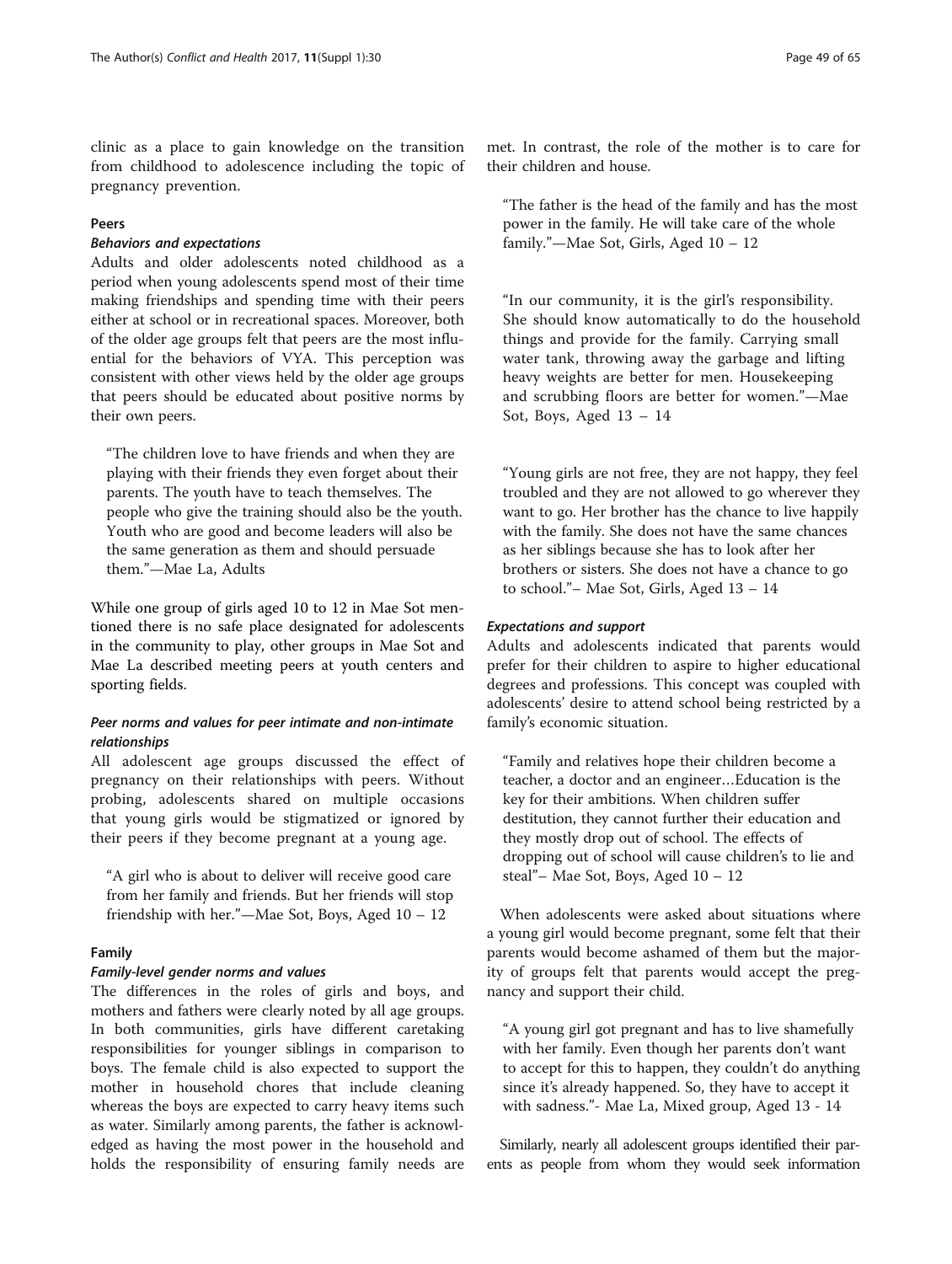about the transition of their body from childhood to adolescence. Adolescents reported that they would seek advice from their parents on general health matters, but they would go to a health clinic to learn more about how to prevent pregnancy. Adolescents who were married were perceived as being able to discuss family planning with their parents.

#### Individual

#### Puberty and cognitive maturation

For adolescents aged 10 to 12, most age groups perceived them to be 'children' that are still unaware of the physical changes in their body. Changes in adolescent's behaviors and attitudes are perceived to be more evident between the ages of 15 to 17. Although the opinion is not exclusive to adult groups, the most evident transition from childhood to adolescence is between 10 to 14 year olds and 15 to 17 year olds. Adults further described age 15 as the moment when children experience change in hormones, and exhibit independence in decision-making with more interest in intimate relationships with the opposite sex.

"For the age of 15-17, they would want to get married and don't really listen to their parents anymore. They become more independent and stubborn."—Mae La, Mixed group, Adults

## **Discussion**

The results indicate that these experiences are more similar than different, when comparing the refugee context of Mae La camp, with the informal migrant setting of Mae Sot. Despite the relative stability of Tak province in Thailand, this research identifies that VYA in both of the displaced settings continue to experience a significant amount of stress and strain resulting from issues of safety and security, both of which can impact SRH risks for exploitation and sexual assault and abuse. In addition to family separation resulting from migratory labor, VYA are acutely aware of risks of trafficking /abduction and rape that they face.

Additionally, adolescents and adults report that many young people become sexually active late within this period of early adolescents, or shortly thereafter. However, very little SRH information appears to be openly available to this age group [[13\]](#page-9-0), and parents do not feel comfortable discussing this topic until adolescents approach 17 or 18 years of age. Shame, disapproval and abortion were mentioned frequently in the context of pregnancy, which suggest high risks of unsafe abortion for this young population.

Despite significant risks faced by this young group, there are strong community assets that can be leveraged to improve the availability and delivery of SRH information and supports. Community assets, frequently destabilized during conflict and protracted displacement, appear to be well established and supportive for VYA in both Mae La and Mae Sot. Adolescents are found to seek out places of worship for support, guidance, information and peer interaction. Schools, youth centers, and health facilities are similarly viewed as positive sources of information and support. Adolescents in this study reported trusting the health center in their community, as an information source. Since VYA typically have few reasons to come for health care before facing pregnancy, SRH complications, or other infirmity, this is an incredible asset in this context. Interactions between these community structures and adolescents in their early years offer a critical opportunity for sharing information on health or well-being, and connecting VYA to SRH programs. Since VYA themselves identified specific community locations to which they would turn for information, it is important for the individuals (e.g. teachers, religious leaders, and parents) to be equipped with relevant SRH information when such support is sought. It is equally important to measure actual utilization of services at the community locations mentioned by the respondents and rigorously measure intervention effectiveness in these settings given that most of the data supporting interventions is from high income countries and among populations not experiencing migration [\[16\]](#page-9-0).

In these settings, adolescents view formal education as critical to achieving future goals and aspirations. However, schools were unequally accessed by boys and girls. School dropout is closely linked to a number of negative health and social outcomes. When VYA do not have access to school they lack access to peer educators and leaders who can act as positive role models and support systems to gain knowledge about SRH. Low attendance and school drop out will additionally limit opportunities to access health information on SRH that has been mainstreamed within the school curriculum.

In both locations where this research was carried out, parents maintain significant influence in the lives of adolescents, during these early years. Younger adolescents see them as a support system when they need help, particularly if they experience violence. Parents, however, acknowledge their role in shaping their child's decisions, but they do not feel their children value or seek their guidance. Therefore, SRH programs could seek to strengthen communication and trust building between adolescents and parents while also providing parents with the support and information they need to guide their children on SRH. Given the existing evidence base for adolescent SRH programs delivered through the locations mentioned by respondents in this study (schools, youth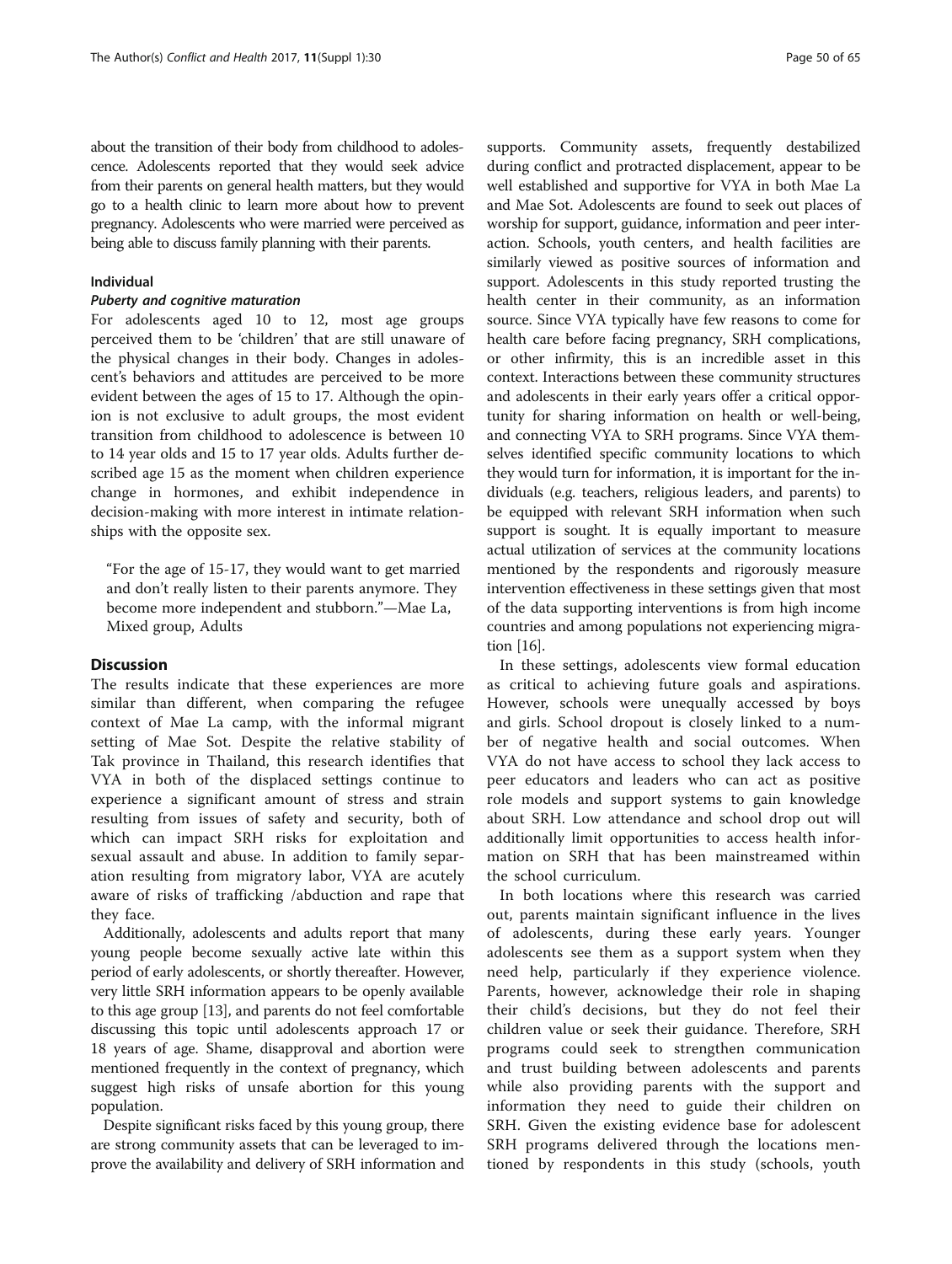centers, health facilities) [\[17](#page-9-0)] an important consideration is that evidence is still needed for program impacts for VYA and implementation of programs involving VYA and adolescents in the development of youth-directed programs. Capitalizing on the existing peer and adult social networks of VYA could lead to more sustained impact of SRH interventions that utilize community-, clinic-, or youth center-based approaches, particularly in times of displacement.

#### Limitations

Focus group discussions may have limited the depth of information collected when compared to an alternative of conducting in-depth interviews. However, the study team decided on focus groups as the method for data collection in order more closely compare convergent and divergent opinions among participants. The selection of the migrant community site (Mae Sot) and the refugee camp (Mae Le) was not random but purposive to take advantage of sites where local partner organizations (ARHN and KYO) worked. While both sites have significant populations of refugees and/or migrants from Myanmar with characteristics common in other migrant communities and refugee camps in this area, results may not be generalizable to other locations. Interviewing of adolescents by age groups  $(10-12, 13-14,$  and  $15-16)$ was consistent between Mae Sot and Mae La, though in Mae La, all the FGDs with the different adolescent age groups ( $n = 6$ ) combined boys and girls while in Mae Sot, two FGDs per age group comprised boys only or girls only, while two FGDs per age group combined boys and girls. It is possible that different group dynamics were captured in these two sites making direct comparisons more difficult. In addition, the mixed groups of boys and girls may have caused changes in responses from either sex. However, the local partner organization in Mae La refugee camp had previous experience conducting mixed group discussions for similar topics and, in agreement with school and community leaders helping to organize, felt that these FGD could be conducted with both boys and girls together and we did not see any differences in the data or receive any feedback that the mixed group FGD were problematic for the participants. Also, while initial processing of the interview results was done as a group process, utilizing data collectors reviewing Myanmar language manuscripts and discussing findings in Myanmar language and English, the data analysis in NVivo was done with English language translations of the Myanmar language interview transcripts. Thus, some nuance and meaning of the original comments could have been lost or misinterpreted in the English-language analysis. Finally, analysis did not include looking at the similarities or differences in responses from in-school and out-of-school participants.

## Conclusion

One intention of this study was in comparing results from interviews in a refugee camp (Mae La) with interviews in a nearby migrant community (Mae Sot), to see how these different contexts and displacement/ migration experiences shaped VYA perspectives on SRH needs and risks. What we found was that, to a large degree, the same themes emerged from both locations, in terms of the awareness of body changes and puberty, the centrality of peer influences, and the value of education. Perhaps this is not surprising if we consider that both types of migration from Myanmar have been protracted, motivated by decades of conflict, human rights abuse and hardship. Equally important, conditions for both refugees and migrants in Thailand – while far preferable to Myanmar – have offered both meaningful sustenance, through migrant labor or refugee relief, while also perpetuating experiences of marginality and risk, leading us to define both types of movement as forms of "crisis migration" [[18](#page-9-0)]. Indeed, compared to the refugee camp, boys and girls in Mae Sot expressed more concerns about their physical safety, with girls fearing rape and abuse and boys fearing arrests from immigration officers and police. These two populations, living in such close proximity to one another, and sharing so much of a common history of displacement and a current reality of marginality call for youth-directed programs supported by both the humanitarian and development communities to study the effectiveness of SRH programs and policies for vulnerable young adolescents in migration. These new approaches could involve programs and policies that meaningfully involve key influential adults identified by vulnerable young adolescents and utilize the specific places young adolescents, themselves, voice as being critical settings for obtaining information on SRH issues. Coupled with the approaches for this type of vulnerable youth population is the need for systematic and rigorous study of the interventions in order to increase the evidence-base for SRH programs for adolescents in low resource settings, and specifically in migration.

#### Abbreviations

ARHN: Adolescent reproductive health network; CCT: Community consultation team; FGD: Focus group discussion; IRB: Institutional Review Board; JHU: Johns Hopkins University; KYO: Karen Youth Organization; SRH: Sexual and Reproductive Health; VYA: Very young adolescents; WRC: Women's Refugee Commission

#### Acknowledgements

We would like to acknowledge the efforts of the data collectors and translators who worked with us on this project, as well as the participants who gave their time to provide these data.